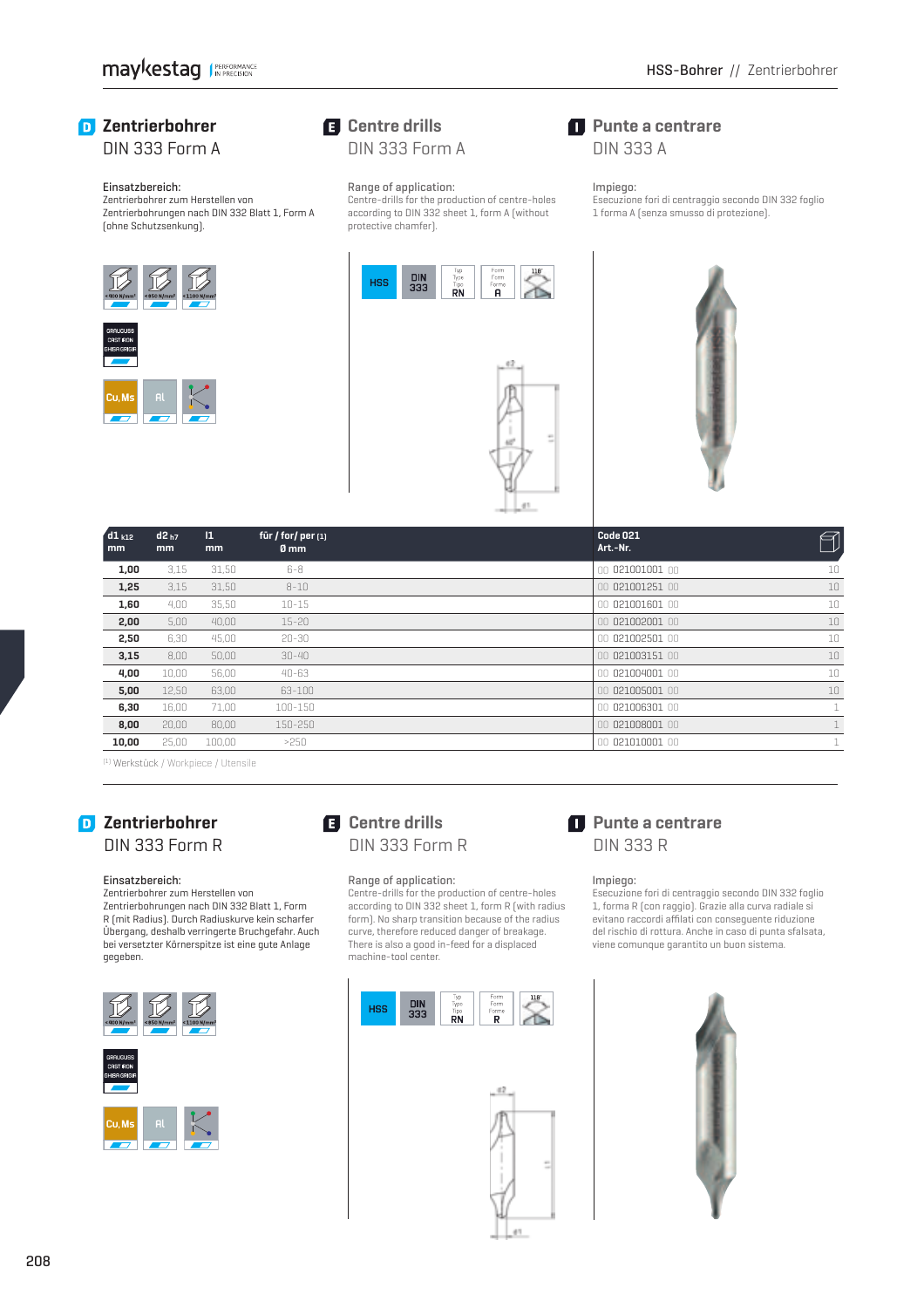| $d1_{k12}$<br>mm | $d2_{h7}$<br>mm | $\mathbf{1}$<br>mm | für / for/ per $[1]$<br>0 mm | Code 031<br>Art.-Nr. | 키  |
|------------------|-----------------|--------------------|------------------------------|----------------------|----|
| 1,00             | 3,15            | 31,50              | $6-8$                        | 00 031001001 00      | 10 |
| 1,25             | 3,15            | 31,50              | $8 - 10$                     | 00 031001251 00      | 10 |
| 1,60             | 4,00            | 35,50              | $10 - 15$                    | 00 031001601 00      | 10 |
| 2,00             | 5,00            | 40.00              | $15 - 20$                    | 00 031002001 00      | 10 |
| 2,50             | 6,30            | 45.00              | $20 - 30$                    | 00 031002501 00      | 10 |
| 3,15             | 8,00            | 50.00              | $30 - 40$                    | 00 031003151 00      | 10 |
| 4,00             | 10.00           | 56,00              | $40 - 63$                    | 00 031004001 00      | 10 |
| 5,00             | 12,50           | 63,00              | 63-100                       | 00 031005001 00      | 10 |
| 6,30             | 16,00           | 71,00              | 100-150                      | 00 031006301 00      |    |

(1) Werkstück / Workpiece / Utensile

### Einsatzbereich:

 5% kobaltlegierter NC-Anbohrer für genaues und schnelles Anbohren, Zentrieren und Anfasen, auch für Gewindebohrungen.



WN

### Range of application:

HSS<br>Co5

 5% cobalt-alloyed NC-drills for precise and fast drilling-work, for centering and chamfering of center-holes.

### Impiego:

 Punte NC 5% Co, esecuzione di prefori nelle lavorazioni di alta precisione e di fori per maschiatura.







| <b>ISS-Bohrer</b> | .,<br>HSS dri | Ξ<br>Š<br>S |
|-------------------|---------------|-------------|

| $\blacksquare$<br>mm | $\mathbf{I}$<br>mm | 12<br>mm | <b>Code 554</b><br>Art.-Nr. | $\epsilon$ | Code 564<br>Art.-Nr. | ✍ |
|----------------------|--------------------|----------|-----------------------------|------------|----------------------|---|
| 5,00                 | 62                 | 26.50    | 00 554005001 00             | 10 I       | 00 564005001 00      |   |
| 6,00                 | 66                 | 30,00    | 00 554006001 00             | 10 I       | 00 564006001 00      |   |
| 8,00                 | 79                 | 33.00    | 00 554008001 00             | 10.        | 00 564008001 00      |   |
| 10,00                | 89                 | 35.00    | 00 554010001 00             | 101        | 00 564010001 00      |   |
| 12,00                | 102                | 40,00    | 00 554012001 00             |            | 00 564012001 00      |   |
| 16,00                | 115                | 40.00    | 00 554016001 00             |            | 00 564016001 00      |   |
| 20.00                | 131                | 55.00    | 00 554020001 00             |            | 00 564020001 00      |   |